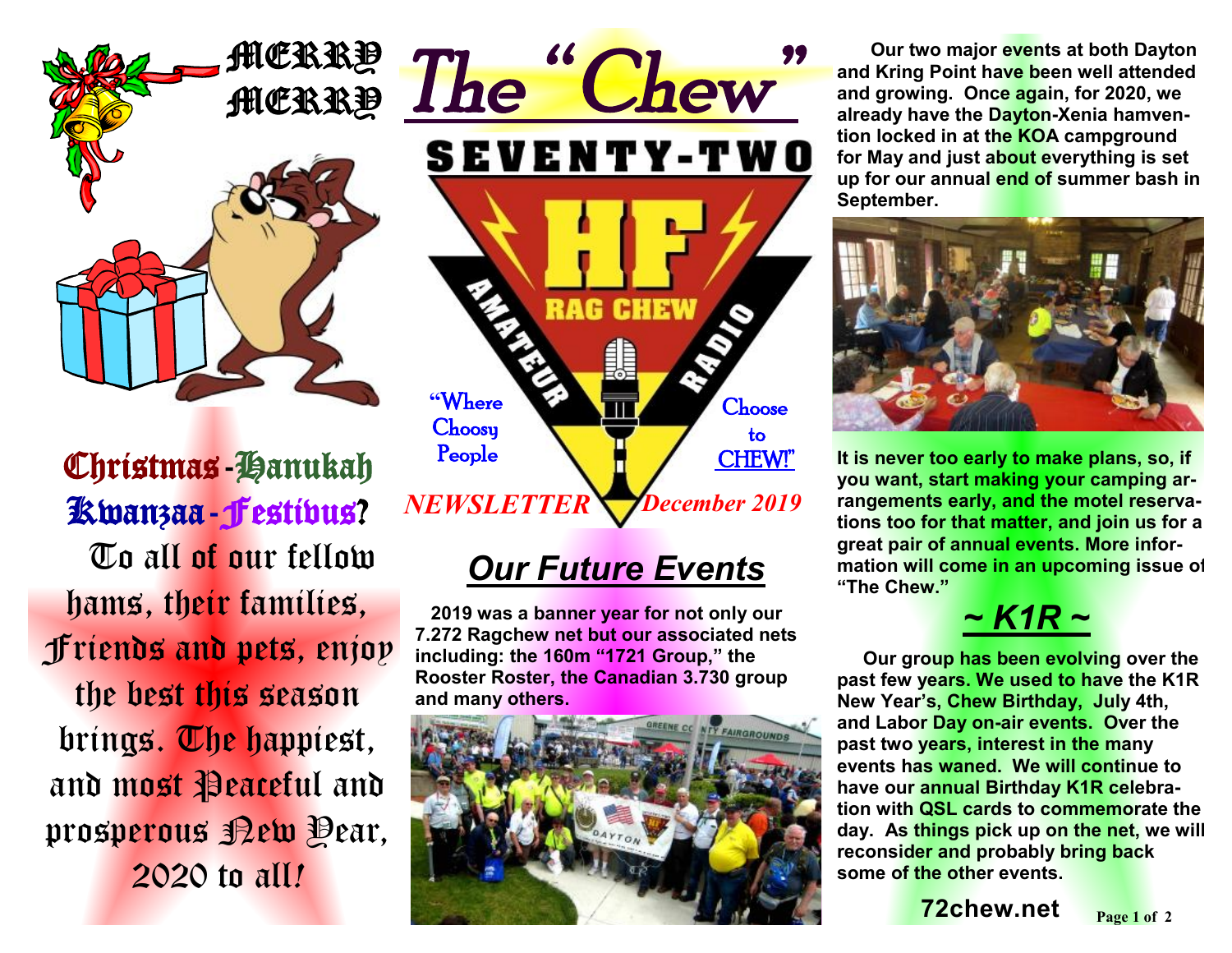## *What were they thinking?*

 **Over the past almost 50 years, I have worked on many types of antennas, each with its own quirks of construction though, Here's an interesting thing I have found on my 160m stick. Any good ham or electrician, for that matter, knows how to solder. Clean the material, apply flux, add the correct measure of heat and solder, then watch as the solder flows into the connection. Usually we solder similar materials, copper into copper, though soldering into brass, steel or iron works well too.** 

**One evening I noticed a fluctuating SWR on my 160m antenna during our nightly 1721 round table net on 1.871MHz. I switched out the resonator with a spare I keep for my camper and did some tests. I saw** 



**a high resistance between the top and bottom of the resonator caps where there should be an almost 0 ohm reading. I stripped away the outer covering to see a nice copper-looking coil of wire soldered into a steel ferrule. Upon closer inspection, I saw that, no, there was no and bottle washer copper in those coils, only aluminum wire coated with a copper looking insulating jacket. The solder joint was shaking around in the hole of the ferrule as soldering an aluminum wire to a steel pin plainly just does not work!** 

**With most equipment now made in China, I could see why they thought they could get away with this. Yes, it worked well for a few months but, corrosion takes place then you are off the air. I stripped the end of the wire, then tapped a small screw into the top and bottom of the resonator mount. Using two** 



**brass screws and washers, I bathed all in a copper conducting paste that resists corrosion. The result is a new, more durable connection.** 

 **Once again I was on air. This same modification was performed to my three remaining 160m antennas. Anyone with a Valor or RF Engineering hamstick may want to check things out if problems like this occur.**

~~~~~~~~~~~~~~~

#### Volunteers



Wanted!

**~~~~~~~~~~~~~~~~~~~~**

 **If you would like to be one of our Net Control Stations on a regular schedule or as an emergency fill-in, please contact our net scheduler, Ken-W3XAF.** 

**Your special events coordinator and behind-the scenes chief cook wishes everyone a blast this Christmas season. LOBY-WA2AXZ**



### *A note from your editor …*

 **Our monthly newsletter "THE CHEW", contains information about the activities and participants in the 7.272 Ragchew Net. We rely on contributions of stories and pictures from the members to keep all of us up to date, impart information we can all use and, of course, to raise a smile and a chuckle or two.** 

 **If you find a new "Taz" photo that can be used for future certificates and QSLs, that too is greatly appreciated. Please, e-mail your stories, tech info and photos to Loby at [wa2axz@arrl.net](mailto:wa2axz@arrl.net)** *Many Thanks!*   **~~~~~~~~~~~~~~~~~~~~**

# Goods and Services:

**If you or a fellow ham need anything special to buy or have anything to sell or trade, list it here in the Chew!** 

#### **e-mail Loby at [wa2axz@arrl.net](mailto:wa2axz@arrl.net)**

~~~~~~~~~~~~~~~~~~~

*Need QSLs or Eyeball Cards or how about* 

*little* 

*signs and* 



*cups, plaques etc???*   **KB3IFH QSL Cards [www.kb3ifh.homestead.com](http://www.kb3ifh.homestead.com)**   $\frac{1}{\sqrt{2}}$ 

**72chew.net**